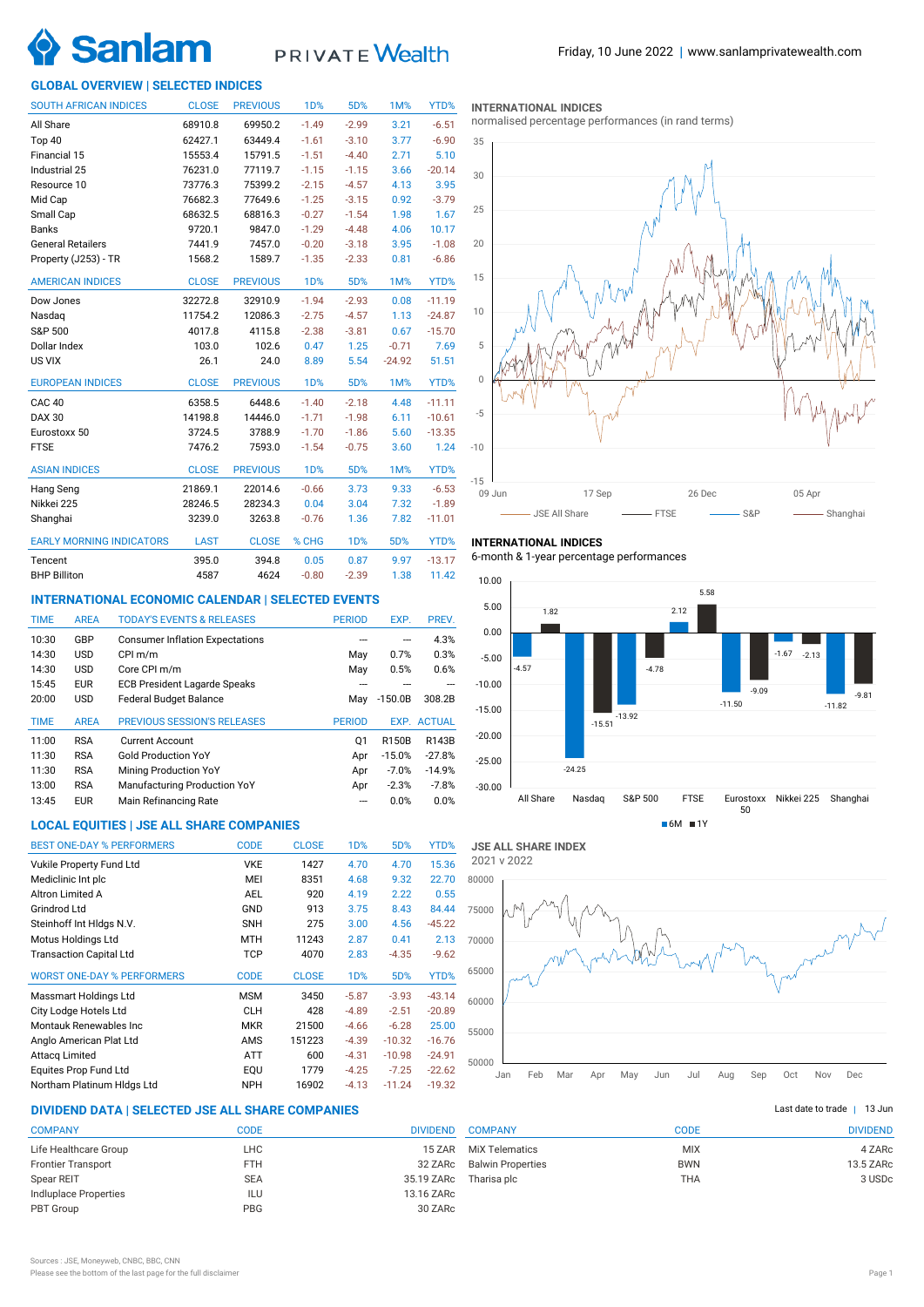| <b>COMPANY</b>                      | <b>CLOSE</b> | <b>PREVIOUS</b> | <b>1D%</b> | 5D%      | 1M%      | YTD%     |
|-------------------------------------|--------------|-----------------|------------|----------|----------|----------|
| Absa Group                          | 16380        | 16623           | $-1.46$    | $-7.36$  | 3.68     | 7.37     |
| Anglo                               | 74939        | 76294           | $-1.78$    | $-1.49$  | 12.28    | 14.99    |
| Angloplat                           | 151223       | 158169          | $-4.39$    | $-10.32$ | $-3.79$  | $-16.76$ |
| Anglo Gold Ashanti                  | 25656        | 26404           | $-2.83$    | $-8.04$  | $-11.98$ | $-21.95$ |
| Anheuser-Busch Inbev                | 83473        | 85100           | $-1.91$    | $-1.34$  | $-3.98$  | $-13.29$ |
| <b>Bhp Group Plc</b>                | 50825        | 51810           | $-1.90$    | $-1.60$  | $-0.50$  | 7.14     |
| <b>Bid Corp</b>                     | 32130        | 32393           | $-0.81$    | $-2.02$  | 7.93     | $-1.57$  |
| <b>British American Tobacco Plo</b> | 67350        | 68460           | $-1.62$    | $-0.87$  | 1.65     | 14.95    |
| Compagnie Financiere                | 16921        | 17401           | $-2.76$    | $-3.98$  | 2.58     | $-29.89$ |
| Capitec                             | 207470       | 206500          | 0.47       | $-3.38$  | 4.65     | 1.71     |
| Discovery                           | 13584        | 13715           | $-0.96$    | $-2.57$  | $-3.09$  | $-5.38$  |
| Firstrand                           | 6692         | 6822            | $-1.91$    | $-3.07$  | 3.05     | 10.07    |
| Goldfields                          | 14293        | 14700           | $-2.77$    | $-8.41$  | $-25.94$ | $-17.92$ |
| Glencore Plc                        | 10253        | 10252           | 0.01       | $-1.05$  | 10.33    | 26.35    |
| Implats                             | 18367        | 19017           | $-3.42$    | $-14.30$ | $-1.60$  | $-18.37$ |
| Kumba Iron Ore                      | 57730        | 57954           | $-0.39$    | $-1.29$  | 23.45    | 25.48    |
| Mondi Plc                           | 29182        | 29470           | $-0.98$    | $-2.12$  | $-6.96$  | $-26.15$ |
| Mtn Group                           | 14625        | 14743           | $-0.80$    | $-8.88$  | $-10.63$ | $-14.33$ |
| Naspers -N                          | 183603       | 182394          | 0.66       | 11.04    | 28.65    | $-25.73$ |
| Prosus Nv                           | 84500        | 84280           | 0.26       | 8.99     | 22.55    | $-35.48$ |
| Stanbank                            | 15825        | 16124           | $-1.85$    | $-6.32$  | 0.30     | 13.03    |
| Shoprite                            | 21034        | 20955           | 0.38       | 0.25     | $-2.11$  | 0.70     |
| Sanlam                              | 5911         | 6093            | $-2.99$    | $-8.21$  | $-2.57$  | $-0.42$  |
| Sasol                               | 41986        | 42565           | $-1.36$    | $-0.89$  | 13.73    | 62.11    |
| Sibanye Stillwater                  | 4491         | 4627            | $-2.94$    | $-10.63$ | $-5.35$  | $-8.53$  |
| Vodacom Group                       | 13603        | 13689           | $-0.63$    | $-6.66$  | $-7.72$  | 1.05     |

### **LOCAL INDICES**

1-year & 3-year percentage performances



 $1Y = 3Y$ 

## **EXPECTED COMPANY REPORTING SCHEDULE**

| <b>COMPANY</b>            | <b>CODE</b> | <b>RELEASE</b> | <b>DATE</b> |
|---------------------------|-------------|----------------|-------------|
| The Foschini Group        | <b>TFG</b>  | Final          | $10$ Jun    |
| <b>Sirius Real Estate</b> | <b>SRE</b>  | Final          | $13$ Jun    |
| Telkom SA SOC             | <b>TKG</b>  | Final          | 14 Jun      |
| Omnia Holdings            | <b>OMN</b>  | Final          | $20$ Jun    |
| Naspers                   | <b>NPN</b>  | Final          | 21 Jun      |

# **BANK AND OTHER SELECTED PREFERENCE SHARES**

| <b>COMPANY</b>          | <b>CODE</b> | <b>CLOSE</b> | <b>CLEAN YIELD</b> | APPROX. NXT. LDT |
|-------------------------|-------------|--------------|--------------------|------------------|
| <b>Invested Limited</b> | <b>INPR</b> | 9500         | 6.90               | 08 Jun '22       |
| Standard Bank           | <b>SBPP</b> | 8700         | 7.11               | 07 Sep '22       |
| <b>Firstrand Bank</b>   | <b>FSRP</b> | 9395         | 6.76               | 24 Aug '22       |
| Absa                    | ABSP        | 84251        | 6.88               | 14 Sep '22       |
| Capitec                 | CPIP        | 10500        | 6.33               | 14 Sep '22       |
| Steinhoff               | <b>SHFF</b> | 7957         | 8.87               | 19 Oct '22       |
| Grindrod                | GNDP        | 8900         | 8.76               | 20 Sep '22       |
| Netcare                 | <b>NTCP</b> | 7900         | 8.33               | 02 Nov '22       |
| Discovery               | <b>DSBP</b> | 9496         | 8.76               | 20 Sep '22       |
| Invicta                 | <b>IVTP</b> | 8700         | 10.66              | 22 Jun '22       |
|                         |             |              |                    |                  |

### SELECTED HEADLINES

On the Johannesburg Stock Exchange (JSE), stocks had a broad-based fall, triggered by a global downward trend in stocks as investors focused on an ECB rate hike and rising bond yields in the U.S. Overall on the JSE, the All-Share index fell 1.49% to 68,911 points while the Top-40 index closed 1.61% lower at 62,427 points. The mining index slumped 3.23%. South Africa's total mining output fell by 14.9% year on year in April, while manufacturing output dropped 7.8%. Separately, data from the central bank showed the country's current account surplus widened slightly to 2.2% of gross domestic product (GDP) in the first quarter from 2.1% of GDP in the final quarter of 2021.



### **SENS ANNOUNCEMENTS**

SELECTED HEADLINES

### **MR PRICE GROUP LIMITED – Preliminary Group Results**

Group results include the recent acquisitions of Power Fashion, effective 1 April 2021, and Yuppiechef effective 1 August 2021. HEPS increased 20.1% to 1 282.1 cents and diluted HEPS increased 19.5% to 1 254.0 cents. On a 52-week comparable basis, diluted HEPS increased 25.3% to 1 254.0 cents. Total group revenue increased 23.0% to R28.1bn and on a 52-week comparable basis (used for commentary hereafter), increased 25.9%. Retail sales grew 26.0% to R26.7bn (comparable stores 14.1%), which resulted in the group gaining 140bps of market share according to the RLC. Other income grew 37.5% to R1.2bn. This was predominantly due to the inclusion of the once off SASRIA insurance claim of R296.1m (including VAT) relating to inventory, cash and PPE losses as a result of the civil unrest. The Business Interruption claim remains under assessment and is expected to be finalised in FY2023. Excluding acquisitions, total annual retail sales growth of 15.6% was achieved and on a two-year basis increased 12.5%. Retail sales in H2 FY2022 grew 7.3% against its market leading performance in H2 2021 of 8.2%, compared to the market's decline of 0.5% as reported by the Retailers' Liaison Committee (RLC).

### Move | -1.97% Open | 20095c Close | 19476c High | 20332c Low | 19365c

### **MULTICHOICE GROUP LIMITED – Summary consolidated financial results**

During the year ended 31 March 2022 (FY22), MultiChoice Group (MCG or the group) continued to scale its core business platform and expand its ecosystem by increasing the variety of services offered to customers. The group added 0.9m 90-day active subscribers to close the year on 21.8m subscribers, an increase of 5% year-on-year (YoY). The subscriber base in the Rest of Africa maintained its solid growth trajectory, increasing 7% YoY primarily on the back of investment in successful local content productions and live sporting events. The South Africa business reached the 9m subscriber milestone, but growth rates were subdued due to the tough ongoing economic environment and elevated prior year numbers as consumers prioritised video entertainment during the COVID-19-related lockdowns. The 90-day subscriber base comprises 12.8m households (59%) in the Rest of Africa and 9.0m households (41%) in South Africa. Group revenue increased 3% (7% organic) to ZAR55.1bn, with the stronger ZAR resulting in a reduction in revenue contribution from the Rest of Africa and Technology businesses upon translation. Subscription revenues amounted to ZAR45.3bn, representing solid 5% organic growth. Core headline earnings, the board's measure of sustainable business performance, increased by 6% YoY to ZAR3.5bn. This represents a strong recovery from the 26% decrease reported at the half-year as activities normalised in the second half relative to the prior year and a weaker ZAR reduced realised losses on foreign exchange contracts. The board has declared a gross dividend of ZAR2.5bn or 565 SA cents per listed ordinary share for FY22. This dividend declaration is subject to approval of the MultiChoice South Africa Holdings Proprietary Limited (MCSAH) dividend at its annual general meeting on Wednesday, 24 August 2022.

Move | 1.1% Open | 12700c Close | 13012c High | 13050c Low | 12700c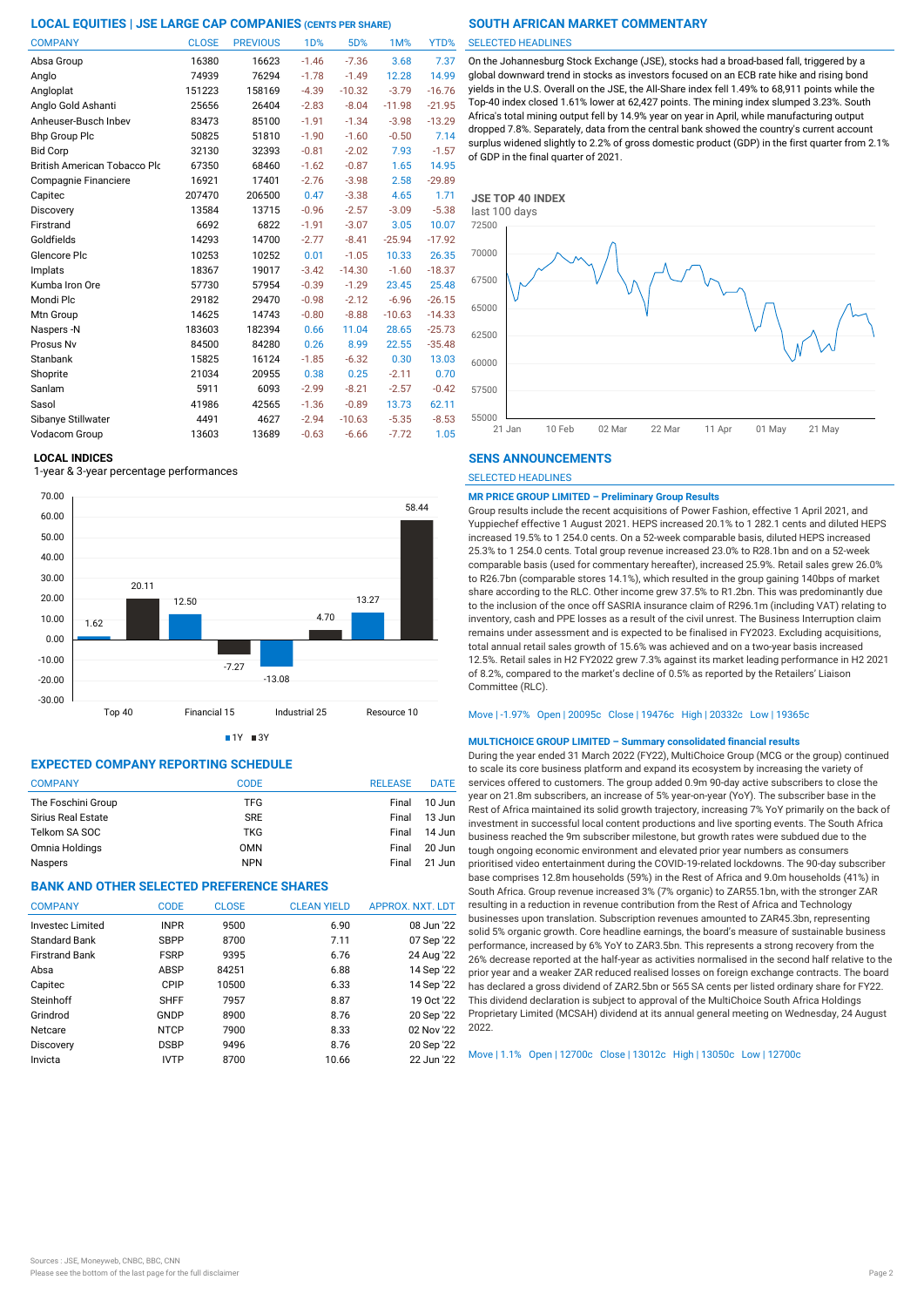**LOCAL EQUITIES | JSE MID CAP COMPANIES (CENTS PER SHARE) LOCAL EQUITIES | JSE SMALL CAP COMPANIES (CENTS PER SHARE)**

| <b>COMPANY</b>           | <b>CODE</b>              | <b>CLOSE</b> | <b>PREVIOUS</b> | 1 <sub>D</sub> %   | 1M%                | YTD%                | <b>COMPANY</b>                  | <b>CODE</b>              | <b>CLOSE</b> | <b>PREVIOUS</b> | 1D%                | 1M%                 | YTD%                |
|--------------------------|--------------------------|--------------|-----------------|--------------------|--------------------|---------------------|---------------------------------|--------------------------|--------------|-----------------|--------------------|---------------------|---------------------|
| Aspen                    | <b>APN</b>               | 14153        | 14716           | $-3.83$            | $-6.89$            | $-36.94$            | Advtech                         | ADH                      | 1851         | 1853            | $-0.11$            | 4.28                | 5.29                |
| African Rainbow          | ARI                      | 24567        | 25068           | $-2.00$            | 1.17               | 6.25                | Altron                          | <b>AEL</b>               | 920          | 883             | 4.19               | 10.84               | 0.55                |
| Avi                      | AVI                      | 6750         | 6762            | $-0.18$            | 5.27               | $-8.66$             | Aeci                            | <b>AFE</b>               | 9985         | 9948            | 0.37               | 1.46                | $-10.85$            |
| Barworld                 | <b>BAW</b>               | 9224         | 9488            | $-2.78$            | $-14.01$           | $-38.66$            | <b>Alexander Forbes</b>         | AFH                      | 450          | 441             | 2.04               | 1.58                | 0.22                |
| <b>Bidvest Group</b>     | <b>BVT</b>               | 21608        | 21278           | 1.55               | 5.83               | 14.06               | Afrimat                         | AFT                      | 6206         | 6220            | $-0.23$            | 5.56                | 8.06                |
| Capco                    | CCO                      | 3040         | 3041            | $-0.03$            | $-2.56$            | $-16.09$            | Arrowhead Prop                  | AHB                      | 322          | 321             | 0.31               | $-3.01$             | $-24.24$            |
| Clicks Group             | CLS                      | 27872        | 28685           | $-2.83$            | $-0.55$            | $-11.67$            | African Rainbow Cap.            | AIL                      | 658          | 658             | 0.00               | 2.65                | $-3.24$             |
| Coronation               | <b>CML</b>               | 3365         | 3494            | $-3.69$            | $-13.72$           | $-35.95$            | Adcock Ingram                   | AIP                      | 5550         | 5550            | 0.00               | 6.28                | 10.01               |
| Dis-Chem                 | <b>DCP</b>               | 3269         | 3370            | $-3.00$            | $-3.74$            | $-7.71$             | Astral                          | ARL                      | 18795        | 18778           | 0.09               | 24.98               | 8.86                |
| Distell Group            | DGH                      | 17302        | 17340           | $-0.22$            | 0.19               | 2.50                | Attacq                          | <b>ATT</b>               | 600          | 627             | $-4.31$            | $-5.36$             | $-24.91$            |
| Drdgold                  | <b>DRD</b>               | 1000         | 1020            | $-1.96$            | $-9.99$            | $-24.24$            | <b>Brait</b>                    | <b>BAT</b>               | 457          | 450             | 1.56               | 15.99               | 1.11                |
| Exxaro Resources         | <b>EXX</b>               | 21186        | 21860           | $-3.08$            | 9.31               | 38.59               | <b>Blue Label Telecoms</b>      | <b>BLU</b>               | 552          | 551             | 0.18               | 12.20               | 8.45                |
| Fortress Reit A          | FFA                      | 1272         | 1287            | $-1.17$            | 6.18               | 1.76                | <b>Bytes Technology</b>         | <b>BYI</b>               | 8371         | 8412            | $-0.49$            | 9.42                | $-31.41$            |
| <b>Fortress Reit B</b>   | FFB                      | 413          | 413             | 0.00               | 32.37              | 27.08               | City Lodge Hotels               | <b>CLH</b>               | 428          | 450             | $-4.89$            | 1.90                | $-20.89$            |
| Growthpoint              | GRT                      | 1338         | 1387            | $-3.53$            | 1.36               | $-12.95$            | Curro                           | COH                      | 974          | 980             | $-0.61$            | 2.53                | $-21.77$            |
| Harmony Gold             | <b>HAR</b>               | 4868         | 5023            | $-3.09$            | $-17.52$           | $-26.91$            | Cashbuild                       | CSB                      | 27591        | 27539           | 0.19               | 1.62                | 5.72                |
| Investec                 | INL                      | 9220         | 9330            | $-1.18$            | 7.69               | 5.31                | Datatec                         | <b>DTC</b>               | 3738         | 3784            | $-1.22$            | $-3.01$             | $-2.91$             |
| Investec                 | <b>INP</b>               | 9070         | 9190            | $-1.31$            | 8.47               | 4.63                | Emira                           | <b>EMI</b>               | 1000         | 990             | 1.01               | 1.11                | 5.26                |
| Italtile                 | <b>ITE</b>               | 1500         | 1531            | $-2.02$            | $-5.78$            | $-10.71$            | Epp N.V                         | EPP                      | 1236         | 1236            | 0.00               | 0.00                | 5.19                |
| Libhold                  | LBH                      | 10422        | 10422           | 0.00               | 0.00               | 10.24               | <b>Equites Property Fund</b>    | EQU                      | 1779         | 1858            | $-4.25$            | $-10.69$            | $-22.62$            |
| Life Healthcare          | LHC                      | 1806         | 1855            | $-2.64$            | $-7.81$            | $-24.84$            | Famous Brands                   | FBR                      | 6530         | 6706            | $-2.62$            | 7.93                | $-16.45$            |
| Multichoice Group        | <b>MCG</b>               | 13012        | 12871           | 1.10               | 2.77               | 6.63                | Grindrod                        | GND                      | 913          | 880             | 3.75               | 41.11               | 84.44               |
| Mediclinic Int.          | MEI                      | 8351         | 7978            | 4.68               | 18.61              | 22.70               | Hci                             | HCI                      | 16400        | 16719           | $-1.91$            | 8.32                | 121.62              |
| Montauk Renewables       | <b>MKR</b>               | 21500        | 22550           | $-4.66$            | 20.34              | 25.00               | Hudaco                          | HDC                      | 15200        | 15390           | $-1.23$            | 7.21                | 15.28               |
| Mr Price Group           | <b>MRP</b>               | 19476        | 19868           | $-1.97$            | $-0.89$            | $-2.38$             | <b>Hammerson Plc</b>            | <b>HMN</b>               | 500          | 516             | $-3.10$            | $-7.41$             | $-30.46$            |
| Momentum                 | <b>MTM</b>               | 1424         | 1436            | $-0.84$            | $-8.42$            | $-24.85$            | Hyprop                          | <b>HYP</b>               | 3617         | 3615            | 0.06               | 5.92                | $-2.90$             |
| Ninety One Plc           | N91                      | 4087         | 4108            | $-0.51$            | $-14.85$           | $-28.90$            | Investec Australia Prop.        | <b>IAP</b>               | 2051         | 2062            | $-0.53$            | $-6.48$             | 6.71                |
| Nedbank                  | <b>NED</b>               | 21831        | 22000           | $-0.77$            | 6.70               | 24.73               | Investec Prop Fund              | IPF                      | 1099         | 1142            | $-3.77$            | $-7.80$             | $-11.37$            |
| Northam Platinum         | <b>NHM</b>               | 16902        | 17630           | $-4.13$            | 0.15               | $-19.32$            | Imperial                        | <b>IPL</b>               | 6595         | 6595            | 0.00               | 0.00                | 3.06                |
| Nepi Rockcastle Plc      | <b>NRP</b>               | 9227         | 9224            | 0.03               | 2.03               | $-12.95$            | Jse                             | <b>JSE</b>               | 10741        | 10704           | 0.35               | 1.35                | $-4.10$             |
| Netcare                  | <b>NTC</b>               | 1489         | 1503            | $-0.93$            | $-0.53$            | $-6.23$             | Kap Industrial                  | KAP                      | 470          | 469             | 0.21               | 5.15                | 7.55                |
| Ninety One               | NY1                      | 4025         | 4056            | $-0.76$            | $-13.07$           | $-28.77$            | Karooooo                        | <b>KRO</b>               | 39411        | 39504           | $-0.24$            | $-14.45$            | $-26.33$            |
| Old Mutual               | <b>OMU</b>               | 1239         | 1251            | $-0.96$            | 6.44               | $-5.42$             | Psg Konsult                     | KST                      | 1180         | 1174            | 0.51               | $-9.51$             | $-12.20$            |
| Pik N Pay                | <b>PIK</b>               | 5400         | 5350            | 0.93               | $-1.71$            | 2.92                | <b>Liberty Two Degrees</b>      | L <sub>2</sub> D         | 410          | 410             | 0.00               | 1.23                | $-13.68$            |
| Pepkor                   | PPH                      | 2056         | 2050            | 0.29               | 5.44               | $-6.08$             | Long4Life                       | L <sub>4</sub> L         | 621          | 621             | 0.00               | 1.97                | 6.34                |
| Psg                      | <b>PSG</b>               | 8925         | 8943            | $-0.20$            | $-1.41$            | 0.01                | Libstar                         | LBR                      | 525          | 541             | $-2.96$            | $-4.55$             | $-21.05$            |
| Quilter Plc              | QLT                      | 2197         | 2225            | $-1.26$            | $-9.10$            | $-30.65$            | Lighthouse Capital              | LTE                      | 767          | 781             | $-1.79$            | $-8.69$             | $-14.78$            |
| Rbplapts<br>Redefine     | <b>RBP</b><br><b>RDF</b> | 14701<br>388 | 14882<br>396    | $-1.22$<br>$-2.02$ | $-1.86$<br>$-6.73$ | $-5.96$<br>$-11.82$ | Massmart<br>Mas Real Estate Inc | <b>MSM</b><br><b>MSP</b> | 3450<br>2003 | 3665<br>2011    | $-5.87$<br>$-0.40$ | $-14.26$<br>$-3.28$ | $-43.14$<br>$-4.76$ |
|                          | <b>REM</b>               | 14040        | 14342           | $-2.11$            | 4.00               | 7.05                | Metair                          | <b>MTA</b>               | 2493         | 2530            | $-1.46$            | $-6.00$             | $-9.35$             |
| Remgro<br>Resilient Reit | <b>RES</b>               | 5360         | 5404            | $-0.81$            | $-4.95$            | $-10.29$            | Motus                           | <b>MTH</b>               | 11243        | 10929           | 2.87               | 3.15                | 2.13                |
| Rand Merchant Inv        | RMI                      | 2691         | 2704            | $-0.48$            | 2.24               | $-40.43$            | M&R Hold                        | <b>MUR</b>               | 1077         | 1100            | $-2.09$            | 4.46                | $-24.53$            |
| Reinet Investments Sca   | <b>RNI</b>               | 28613        | 29703           | $-3.67$            | $-6.16$            | 0.03                | Oceana                          | OCE                      | 5737         | 5693            | 0.77               | 5.30                | 3.29                |
| Sappi                    | <b>SAP</b>               | 5600         | 5752            | $-2.64$            | $-2.86$            | 22.65               | Omnia                           | <b>OMN</b>               | 7792         | 7754            | 0.49               | $-1.18$             | 21.73               |
| Santam                   | <b>SNT</b>               | 27033        | 27029           | 0.01               | $-3.68$            | 0.49                | Pan African Resource            | PAN                      | 380          | 378             | 0.53               | $-7.32$             | $-1.04$             |
| Spar                     | SPP                      | 14227        | 14763           | $-3.63$            | $-8.48$            | $-14.87$            | Raubex                          | <b>RBX</b>               | 3911         | 3856            | 1.43               | $-8.26$             | $-1.73$             |
| Sirius Real Estate       | <b>SRE</b>               | 2163         | 2196            | $-1.50$            | $-1.10$            | $-28.68$            | Rhodes Food Pty                 | RFG                      | 1121         | 1150            | $-2.52$            | $-10.32$            | $-8.71$             |
| Tigebrands               | <b>TBS</b>               | 13981        | 14212           | $-1.63$            | $-3.70$            | $-22.76$            | Reunert                         | <b>RLO</b>               | 4409         | 4300            | 2.53               | 5.60                | $-16.81$            |
| The Foschini Group       | <b>TFG</b>               | 13853        | 13950           | $-0.70$            | 8.83               | 11.81               | Sa Corp Real Estate             | SAC                      | 200          | 205             | $-2.44$            | $-7.41$             | $-14.89$            |
| Thungela Resources       | <b>TGA</b>               | 25153        | 25200           | $-0.19$            | 4.70               | 197.53              | Steinhoff International N.V.    | <b>SNH</b>               | 275          | 267             | 3.00               | 4.17                | $-45.22$            |
| Telkom                   | <b>TKG</b>               | 4100         | 4233            | $-3.14$            | $-10.62$           | $-24.19$            | Super                           | <b>SPG</b>               | 3065         | 3095            | $-0.97$            | 20.57               | $-9.88$             |
| Truworths                | <b>TRU</b>               | 5382         | 5337            | 0.84               | 1.87               | 3.00                | Stor-Age Property Reit          | SSS                      | 1381         | 1395            | $-1.00$            | $-4.36$             | $-5.09$             |
| Textainer                | <b>TXT</b>               | 48800        | 50000           | $-2.40$            | $-6.13$            | $-15.13$            | Stenprop                        | STP                      | 3575         | 3547            | 0.79               | $-8.33$             | $-16.86$            |
| Woolies                  | WHL                      | 5322         | 5311            | 0.21               | $-1.63$            | 2.62                | Sun Int                         | SUI                      | 2894         | 2951            | $-1.93$            | 13.49               | 1.72                |
|                          |                          |              |                 |                    |                    |                     | <b>Transaction Capital</b>      | <b>TCP</b>               | 4070         | 3958            | 2.83               | $-9.03$             | $-9.62$             |
|                          |                          |              |                 |                    |                    |                     | Tsogo Sun Hotels                | <b>TGO</b>               | 345          | 350             | $-1.43$            | 7.14                | $-1.99$             |

# **SOUTH AFRICAN 10-YEAR BOND**



# **10-YEAR BOND YIELD | SELECTED ITEMS (BASIS POINT CHANGE)**

| <b>REGION</b>        | <b>YIELD</b> | 1D% | 1M%   | YTD% |
|----------------------|--------------|-----|-------|------|
| <b>United States</b> | 3.05         |     | 6     | 162  |
| United Kingdom       | 2.32         | --- | 47    | 157  |
| Germany              | 1.42         | --- | 43    | 168  |
| Japan                | 0.24         | --- |       | 20   |
| South African 10Y    | 9.98         | Δ   | $-27$ | 133  |

Zeder Investments 2ED 190 187 1.60 -4.52 -41.36

Wbhovco WBO 8433 8750 -3.62 16.46 -25.56 Vukile VKE 1427 1363 4.70 12.81

Tsogo Sun Gaming TSG 1274 1267 0.55 13.75 9.36

# **GLOBAL INTEREST RATES | SELECTED ITEMS**

| <b>CURRENT RATE</b> |  |  |  |
|---------------------|--|--|--|
| 0,50%-1,00%         |  |  |  |
| 1.00%               |  |  |  |
| 0,00%               |  |  |  |
| 4.75%               |  |  |  |
| 8.25%               |  |  |  |
|                     |  |  |  |

15.36<br>-25.56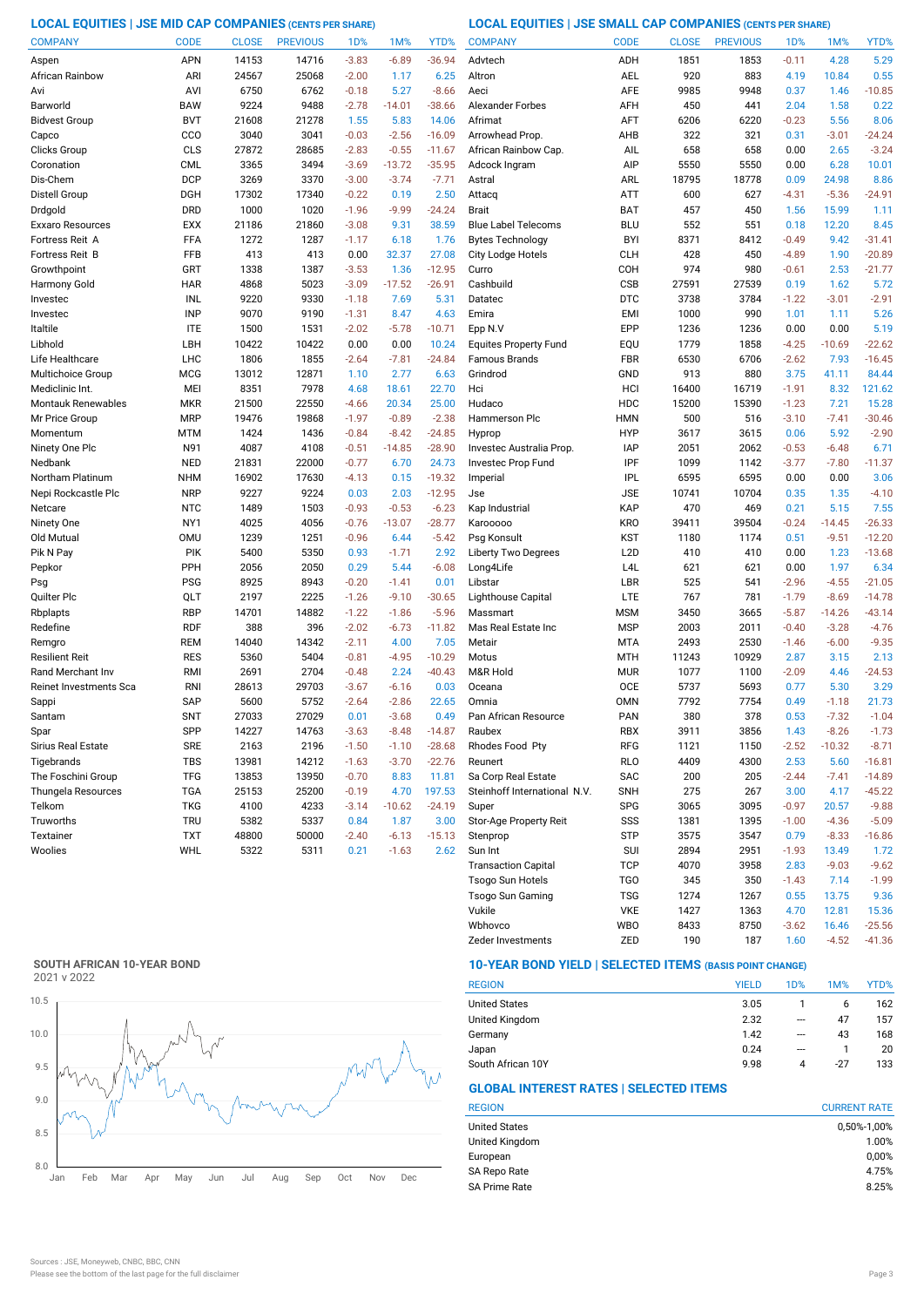# **EUROPEAN INDICES**

normalised percentage performances



**AMERICAN INDICES**

normalised percentage performances



### **ASIAN INDICES**

normalised percentage performances



### Please see the bottom of the last page for the full disclaimer Page 3 Sources : JSE, Moneyweb, CNBC, BBC, CNN

# **GLOBAL MARKETS EUROPEAN MARKET COMMENTARY**

### SELECTED HEADLINES

European stocks fell sharply on Thursday after the European Central Bank confirmed plans to begin hiking interest rates in July, while downgrading its growth forecasts and raising inflation projections. The pan-European Stoxx 600 closed down 1.3% following the decision. Tech stocks fell 2.3% to lead losses as all sectors and major bourses slid into negative territory. Following its latest monetary policy meeting, the Governing Council announced that it intends to raise its key interest rates by 25 basis points at its July meeting, and expects a further hike at the September meeting, the scale of which will be dependent on how the medium-term inflation outlook shapes up.



### **AMERICAN MARKET COMMENTARY**

### SELECTED HEADLINES

U.S. stocks fell sharply on Thursday ahead of a key inflation report as investors worried about the state of the U.S. economy. Major tech stocks struggled, with Meta Platforms sliding 6.4% and Amazon dropping more than 4%. Apple sank 3.6% The slide for stocks comes ahead of the May consumer price index report due later today. Investors are looking to see if inflation has peaked or if the Federal Reserve will need to be even more aggressive to tamp down price increases. Higher energy prices and continued supply chain disruptions have kept inflation persistently high in recent months, while some economic data has shown slowing growth in recent weeks.



### **ASIAN MARKET COMMENTARY**

# SELECTED HEADLINES

Shares in Asia-Pacific slipped in early morning trade as Chinese inflation data for May came in largely in line with expectations. Investors also looked ahead to the release of U.S. inflation data expected later stateside. Chinese producer inflation in May rose in line with expectations, official data showed Friday. The Chinese producer price index for May jumped 6.4% as compared with a year earlier, according to figures by the country's Bureau of Statistics. That was in line with expectations in a Reuters poll. Meanwhile, Chinese consumer inflation in May also saw a increase that was close to expectations.